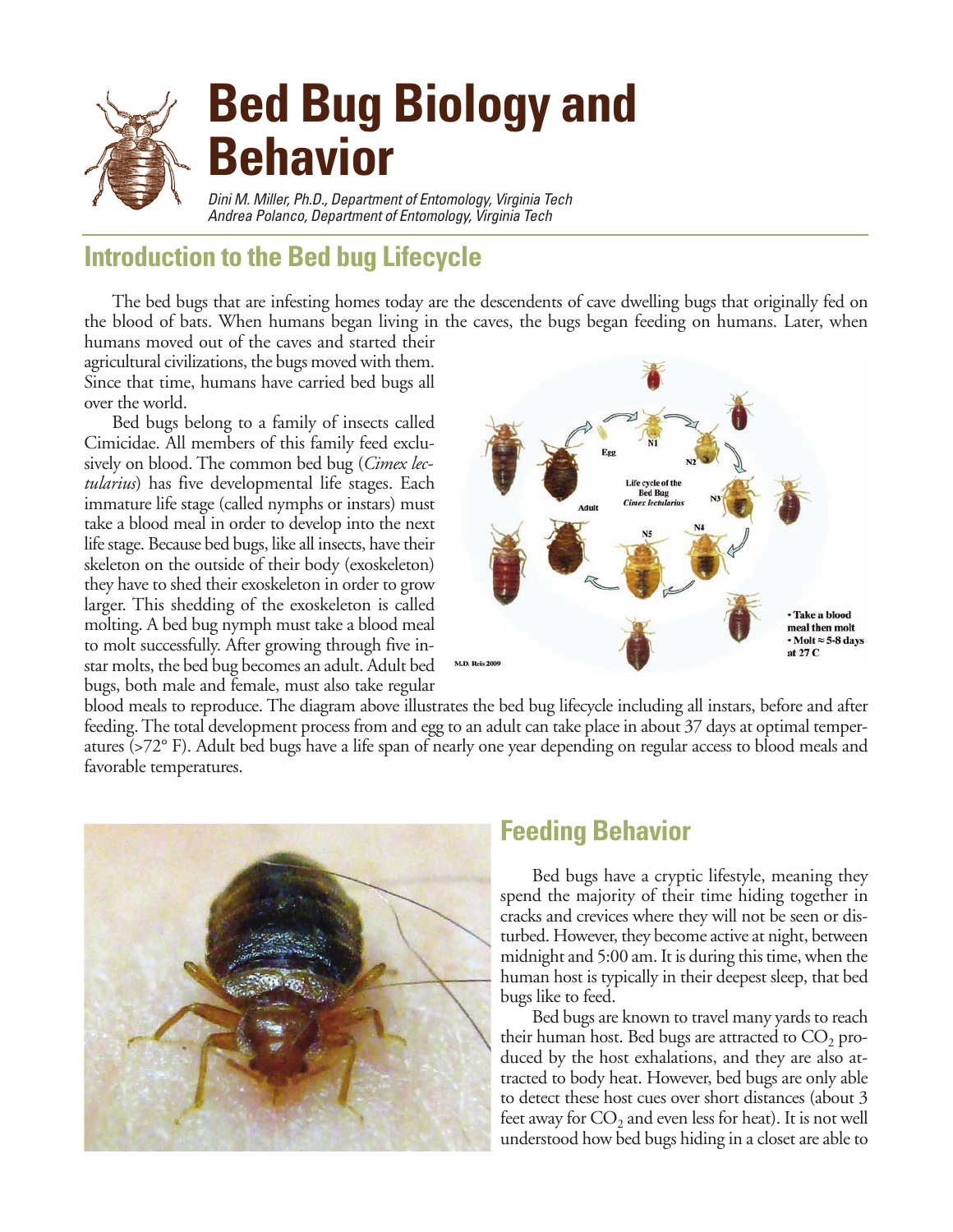find a host located in a bed across the room. However, bed bugs are able to move very quickly, and it is thought that they do a lot of wandering around before they are able to locate their food. Ideally, most bed bugs would like to aggregate near the host's bed, on the mattress or in the boxsprings, when they are not feeding. However, this is not always possible in heavy infestations where bed bugs are crowded and many bed bugs have to seek refuge at distances several yards from the host.

Once a bed bug finds the host, they probe the skin with their mouthparts to find a capillary space that allows the blood to flow rapidly into their bodies. A bed bug may probe the skin several times before it starts to feed. This probing will result in the host receiving several bites from the same bug. Once the bed bug settles on a location, it will feed for 5-10 minutes. After the bed bug is full, it will leave the host and return to a crack or crevice, typically where other bed bugs are aggregating. The bed bug will then begin digesting and excreting their meal. Bed bugs usually feed every 3-7 days, which means that the majority of the population is in the digesting state, and not feeding most of the time.

#### **Mating Behavior**

After feeding, adult bed bugs, particularly the males, are very interested in mating. Cimicid bugs have unique method of mating called traumatic insemination. This mating behavior is considered traumatic because

the male, instead of inserting his reproductive organ (paramere) into the female genitalia, he literally stabs it through her body wall into a specialized organ on her right side, called the Organ of Berlese. The male sperm is released into the female's body cavity, where over the next several hours it will migrate to her ovaries and fertilize her eggs.

The traumatic insemination stabbing creates a wound in the female's body that leaves a scar. The female's body must heal from this wound and consequently, females are known to leave aggregations after being mated several times to avoid any further abuse. Studies have shown that the process of healing from traumatic insemination has a significant impact on the female's ability to produce eggs. In fact, females that mate only once, and are not subjected to repeated stabbings by the male will produce 25 percent more eggs than females that are mated repeatedly.

In practical terms, this means that a single mated



female brought into a home can cause an infestation without having a male present, as long as she has access to regular blood meals. The female will eventually run out of sperm, and will have to mate again to fertilize her eggs. However, she can easily mate with her own offspring after they become adults to continue the cycle.



#### **Egg Production:**

The number of egg batches a female will produce in her lifetime is dependent on her access to regular blood meals. The more meals the female can take the greater the number of eggs she will produce. For example, the average adult female will live about one year. If she is able to feed every week, she will produce many more eggs in that year than if she is able to feed only once a month.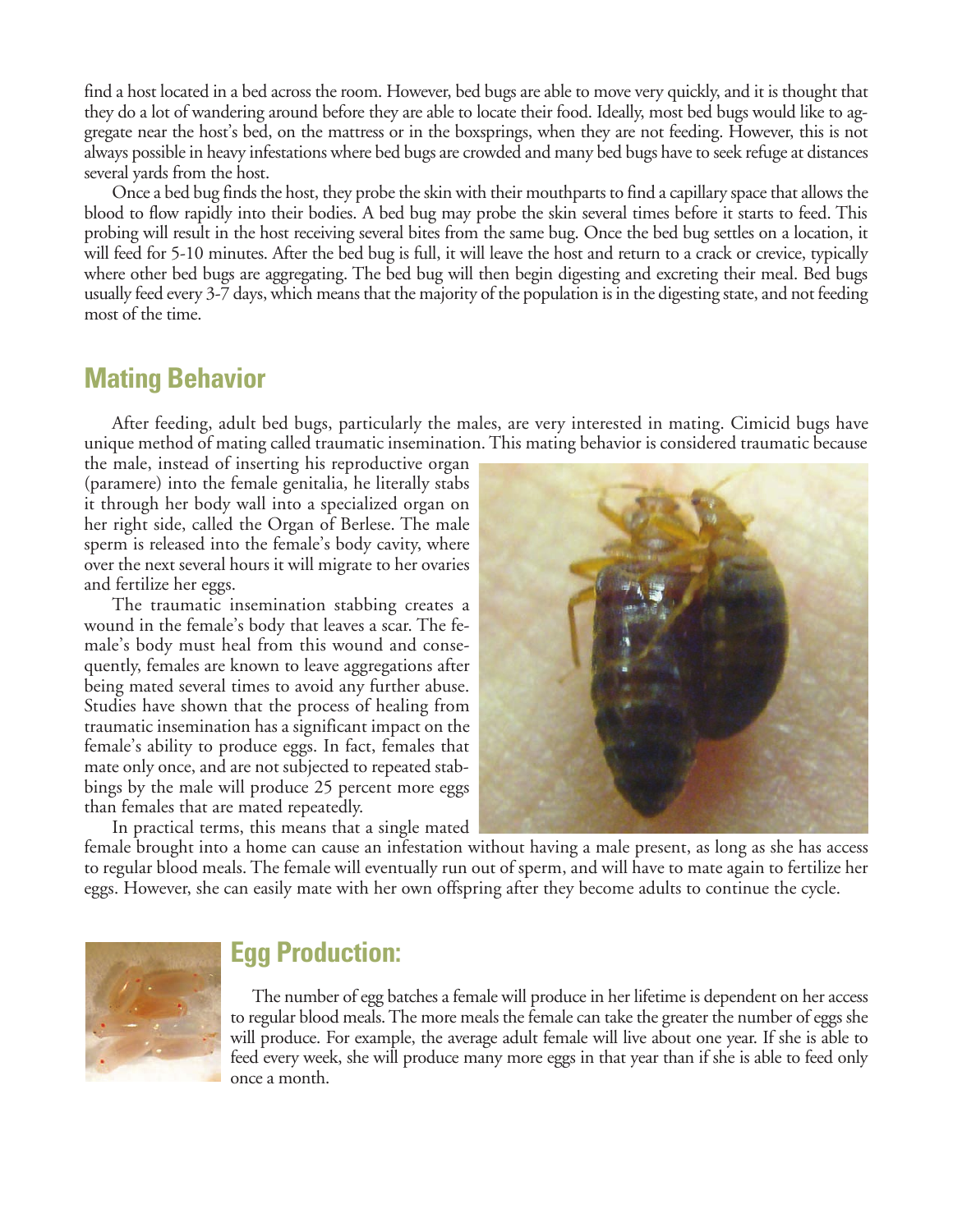#### **On average:**

- **A female bed bug will produce between 1- 7 eggs per day for about 10 days after a single blood meal. • She will then have to feed again to produce more eggs.**
- **A female can produce between 5 and 20 eggs from a single • blood meal.**
- **The number of male and female eggs produced is about the • same (1:1 ratio).**
- **A single female can produce about 113 eggs in her whole life.**
- **Eggs can be laid singly or in groups. A wandering female can • lay an egg anywhere in a room.**



- **Under optimal conditions, egg mortality is low and approximately 97% of the bed bug eggs • hatch successfully.**
- **At room temperature (>70° F), 60 percent of the eggs will hatch when they are 6 days old; >90 percent • will have hatched by the time they are 9 days old.**
- **Egg hatch time can be increased by several days by lowering ambient temperature (to 50° F).**
- **Due to the large numbers of eggs a female can produce under optimal conditions • (temperatures >70° F but < 90° F, and in the presence of a host), a bed bug population can double • every 16 days.**

## **Nymph Development Time**

The time it takes any particular bed bug nymph to develop depends on the ambient temperature and the presence of a host. Under favorable conditions, such as a typical indoor room temperature (>70° F), most nymphs will develop to the next instar within 5 days of taking a blood meal. If the newly molted instar is able to take a blood meal within



the first 24 hours of molting, it will remain in that instar for 5-8 days before molting again. At lower temperatures (50 $\degree$  F – 60 $\degree$  F), a particular instar may take two or three days longer to molt to the next life stage than a nymph living at room temperature. However, if a bed bug nymph does not have access to a host, it will stay in that current instar until it is able to find a blood meal, or it dies. The time for a bed bug to develop from an egg, through all five nymphal instars, and into a reproductive adult is approximately 37 days.

Even under the best conditions some bed bug nymphs will die prior to becoming adults. The first instars are particularly vulnerable. Newly hatched nymphs are exceptionally tiny and cannot travel great distances to locate a host. If an egg is laid too far from a host, the first instar may die of dehydration before ever taking its first blood meal. However, laboratory studies have found that overall bed bug survivorship is good under favorable conditions, and that more than 80 percent of all eggs survive to become reproductive adults.